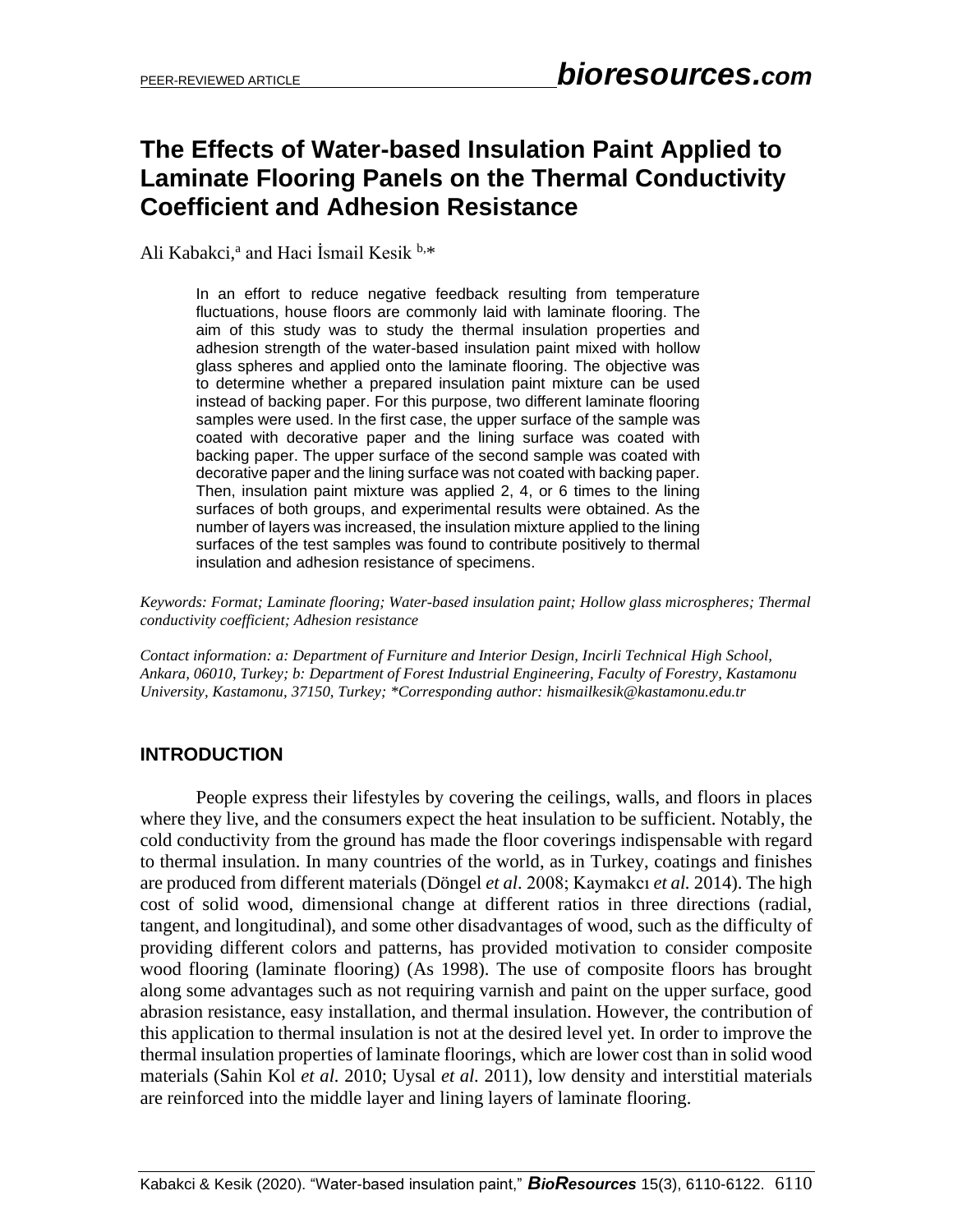There are many studies on the thermal insulation properties of composite materials, wood panels, and protective layers supported by different nano materials. Composite materials treated with different coatings (paper, PVC, *etc.*) and preservatives (paint, varnish, *etc.*) have thermal conductivity values that vary depending on the concentration of chemicals used in them (Acik and Tutus 2012; Ustaomer and Usta 2017; Sahin and Dongel 2018). Another material developed for isolation is water-based isolation paint, which contains additives such as micro-sized hollow glass spheres. Currently, these kinds of applications are used for interior and exterior facades of buildings for thermal, acoustic, and moisture isolation (Wang *et al.* 2014; Posmyk 2016; Kimetsan 2018). The use of waterbased paints that are reinforced by micro-sized hollow glass spheres in floor coverings and the investigation of their heat insulation properties can contribute to the flooring industry.

It is important to know the thermal conductivity coefficient in the evaluation of the performance of thermal insulation materials (Zhou *et al.* 2013), and a low conductivity coefficient is one of the desirable features (Nemli and Kalaycioglu 2002; Lan *et al.* 2014). Further enhancement of the porous structure positively influenced the thermal performance of water-based paints reinforced by micro-sized hollow glass spheres (Dzyazko and Konstantinovsky 2014; Wang *et al.* 2014). The thermal conductivity values of the paints based on thicknesses of 0.10 to 0.18 W/mK have been reported (Chukhlanov *et al.* 2017). The thermal conductivity coefficient values of WBNTP-D45 at the dry film thickness are 0.017 to 0.022 W/mK (Tech. Rep.1 2010) and demonstrate that  $72 \text{ °C}$  on one surface of the test device is measured at 36 °C on the other surface (Oztin 2014). In some studies, the thermal conductivity values of hollow water-based paints are quite different from each other and it has been reported that academic circles cannot reach a consensus on the quality of thermal insulation (Bozsaky 2017, 2018).

If the material to be used for heat insulation purposes is in paint, then the adhesion of the paint with material is the most important criteria. The adhesion resistance values of protective layers may vary depending on weather conditions, the properties of the resin used, and its molecular dimensions. The number of layers in the applications, the varnish, and the modification of the paints are also important. In addition, it has been reported that the adhesion resistance of the protective layers may vary depending on their material density and surface hardness (Budakci and Sonmez 2010; Dilik *et al.* 2015). Especially in recent years, by means of the production of protective layers with nano technological products, new developments have been encountered. There is a higher surface area and a higher increase in molecule ratios per head in these developments (Dongguang *et al.* 2002). This may contribute positively to the adhesion resistance of nano-technological protective layers. As a matter of fact, it has been reported that the adhesion resistance may decrease with mixing some additives (Panchenko *et al.* 2018). Various protective layers with different adhesion resistance values have been applied to different wood material surfaces: on cellulosic based (1.86 to 3.62 MPa), on synthetic based (3.72 to 5.43 MPa), on waterbased (1.44 to 3.73 MPa), on polyurethane based (2.37 to 4.05 MPa), and on acrylic based (3.66 to 3.80 MPa). Adhesion resistance values differ in the literature (Ozcifci and Ozpak 2008; Atar and Peker 2010; Dilik *et al.* 2015; Ozdemir *et al.* 2015; Sogutlu *et al.* 2016; Kesik *et al.* 2017; Oncel *et al*. 2019).

The aim of this study was to determine the effects of applying water-based insulation paint to laminate floorings with different numbers of layers (2, 4, and 6) in order to determine their thermal conductivity and adhesion resistance. In addition, this research aimed to determine whether insulation paint mixture can be used instead of backing paper.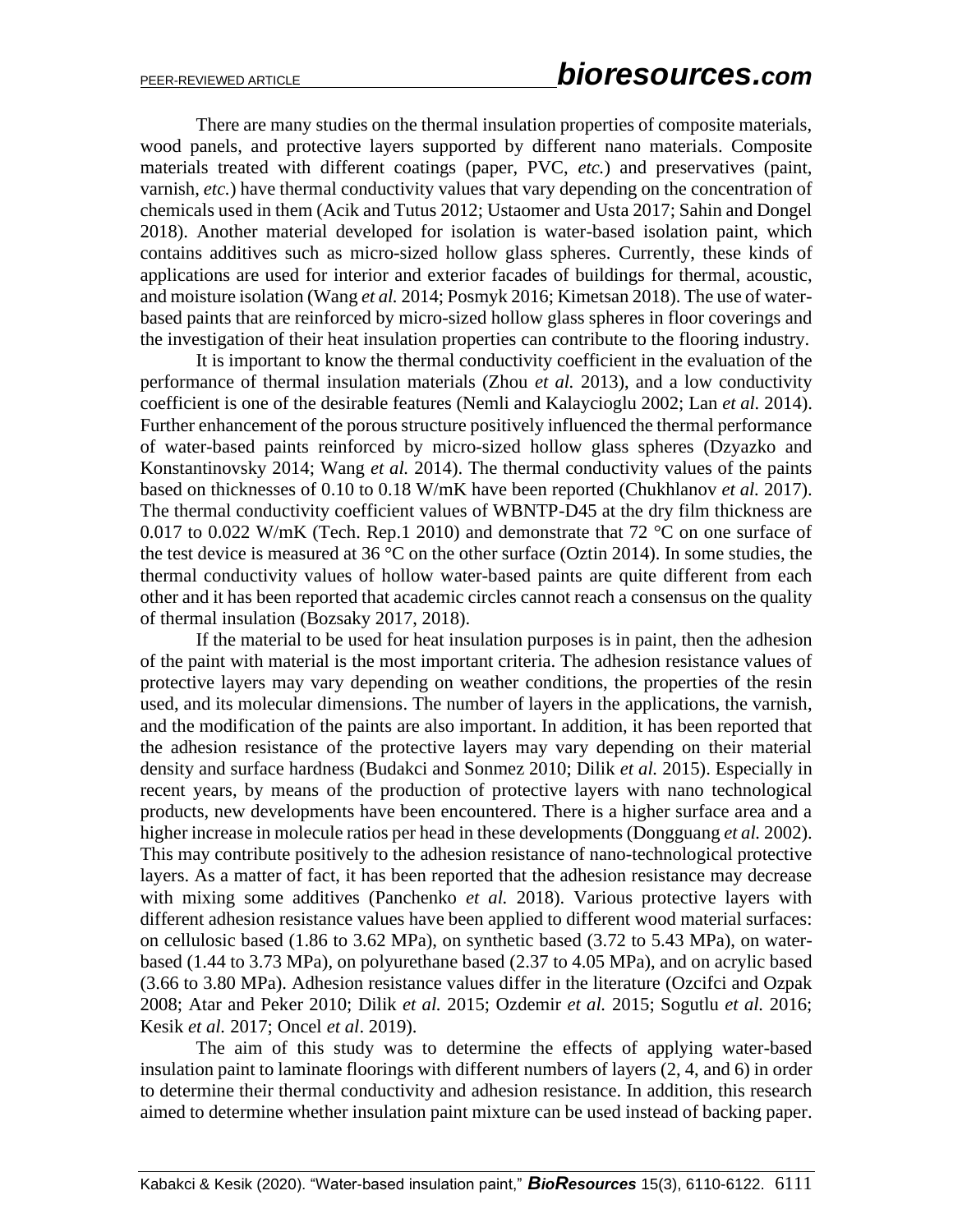## **EXPERIMENTAL**

### **Materials**

#### *High-density fiberboard (HDF)*

In this study, laminate flooring based on HDF, which is widely used in flooring, was preferred as a test material because of its direct primability and coating and polishing ability. Two different laminate floorings used in the experiments were manufactured by SFC Plant, Kastamonu, Turkey. According to the relevant standards, the laminate flooring was coated with backing paper on one of the plates to be laminated, and the other surface was specially produced with 350 N/cm<sup>2</sup> press pressure in dimensions of  $2070 \times 2610$  mm without covering the surface with backing paper. The backing paper used was 150  $g/m^2$ , and overlay paper was  $140 \text{ g/m}^2$ . After pressing, the average density value was determined to be 0.96 g/cm<sup>3</sup> in coated laminate flooring with backing paper, and 0.95 g/cm<sup>3</sup> in the uncoated laminate floorings (TS EN 323 1999). The pre-press backing paper (a) and the laminate without backing paper (b) within the parquet elements are shown in Fig. 1. In Fig. 2, it is possible to observe the elements of laminate flooring with (a), without (b) the backing paper and a test sample, and (c) following paint application.



**Fig. 1.** Before pressing the laminate flooring elements with (a) and without (b) backing paper



**Fig. 2.** After pressing the laminate flooring with (a), without (b) backing paper, and painted test sample (c)

#### *Water-based covering agents*

Water-based filler varnish (WBF-D45), water-based topcoat varnish (WBV-D45), and water-based heat-insulating paint mixed with hollow glass spheres (WBTP-D45) are the materials that were used in the experiments. The sourcing company (Kimetsan Co., Ltd., Ankara, Turkey) had defined the paint as water-based nano and micro technological insulating paint (WBNTP-D45) with the property to make micro-acrylic modified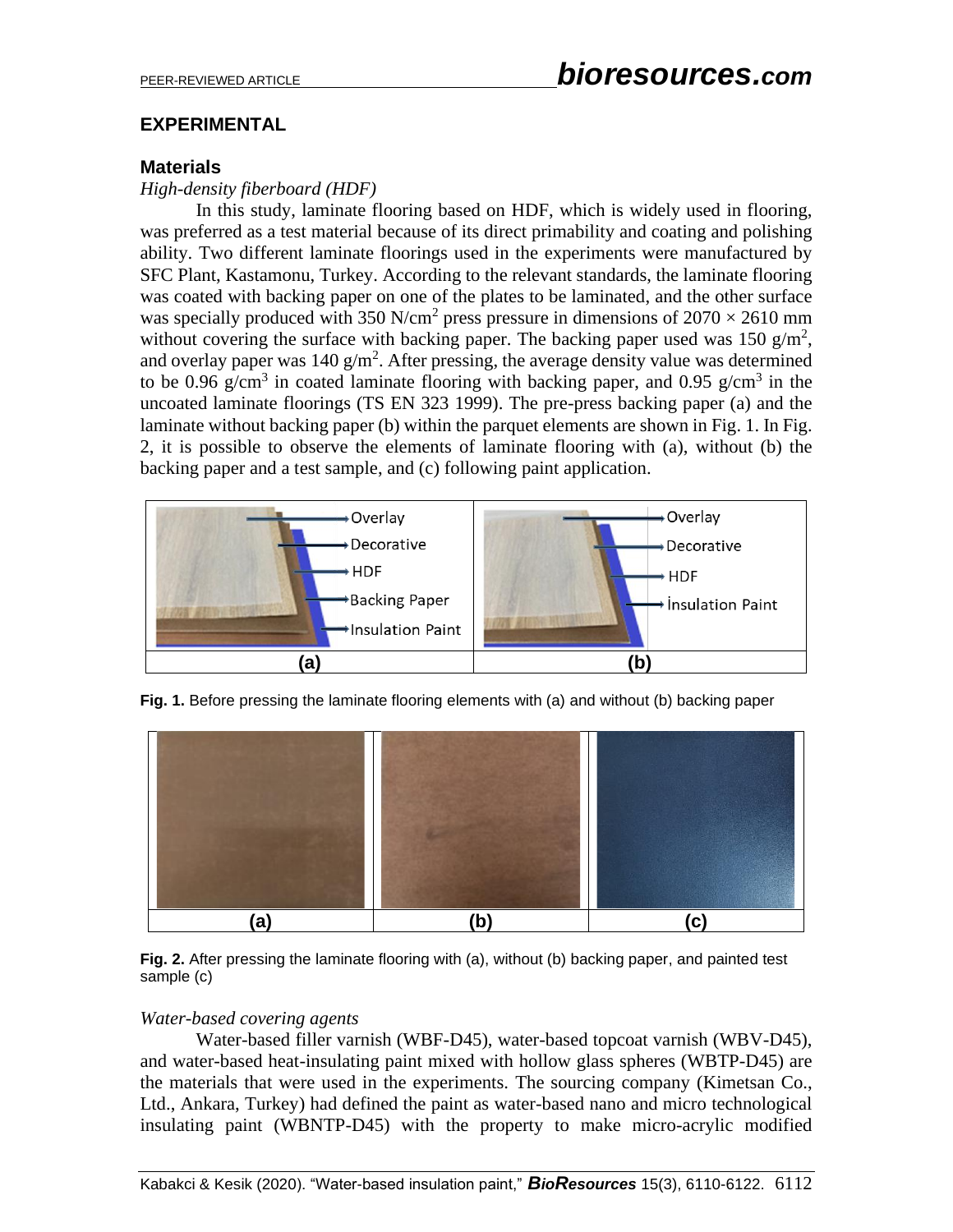polyurethane insulation that was heat and water proof. The paint was prepared by mixing acrylic modified polyurethane nano-size resin (70%) with micro-size hollow glass spheres (30%). The technical specifications of the paints, varnishes and applications used in the study are given in Table 1 (Technical Bulletin. 2018).

| <b>Protective Layer</b> | рH   | Density | Viscosity       | Nozzle Gap | <b>Working Pressure</b> |
|-------------------------|------|---------|-----------------|------------|-------------------------|
| $^{\mathsf{T}}$ vpe     |      | (g/cmª) | (s/DINCup/4 mm) | (mm)       | (Bar)                   |
| WBF-D45                 | 9.17 | 1.014   |                 |            |                         |
| WBV-D45                 | 9.10 | 1.015   | 18              |            |                         |
| WBTP-D45                | 8.20 | 0.82    | 30              |            |                         |

**Table 1.** Technical Specifications Used Agents and their Applications **Parameters** 

The SEM image of the large and small microscale hollow glass spheres in the paint is shown in Fig. 3, and the SEM (Quanta FEG 250; FEI Company, Brno, Czech Republic) at) image of the WBTP-D45 applied to the test sample is given in Fig. 4. All SEM images were captured at Kastamonu University Central Research Laboratory with the test specimens.





## *Preparation of experiments*

Test specimens prepared in the dimensions of  $310 \times 310$  mm had been kept in an air conditioning cabinet at a temperature of  $20 \pm 2$  °C with a relative humidity of 65  $\pm$  5% until they reached a constant weight (TS 2471 2005). The test specimens to be used in surface adhesion were prepared as  $100 \times 100 \times 8$  mm tests and 80 were prepared at 300  $\times$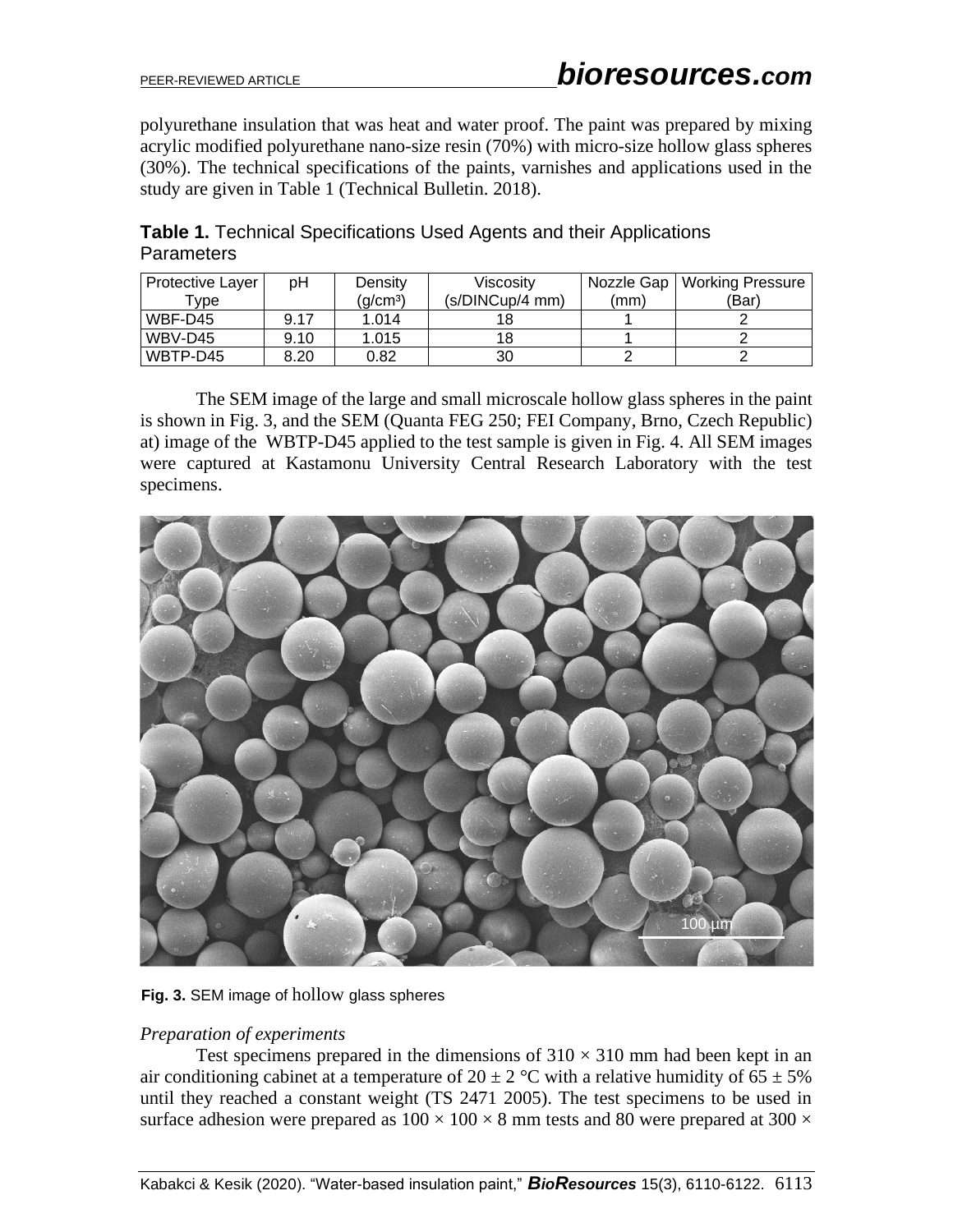$300 \times 8$  mm for thermal conductivity tests. According to the company recommendations, WBTP-D45 laminate was first applied as a layer, and WBF-D45 was used for filling to provide good bonding with parquet lining surfaces. For the second application, WBTP-D45 was applied 2, 4, and 6 times separately for both coated and uncoated groups of samples. For the final application, WBV-D45 was applied as a coat to the upper surface of each sample to prevent surface abrasion and contamination. The samples were coated with paints and varnishes according to company specifications and ASTM-D 3023-98 (2011) values.



**Fig. 4.** SEM image of the WBTP-D45 applied to the test sample

The WBTP-D45 application was made in layers with 15 min between each layer application. The hollow glass spheres were added to the paint surface and mixed well before each application. Oven dried WBTP-D45 film thicknesses were measured as nearly  $60 \mu$ m. Paint applications were made with a spray gun (Fig. 5) with a Fuji brand bag type compressor (Fuji Q4 Gold Tribune; Fuji Industrial Spray Equipment Ltd., Toronto, ON, Canada) and high volume low pressure (HVLP).

Thermal conductivity tests were conducted according to TS EN 12627 (2003) in the testing laboratory of the Department of Woodworking Industrial Engineering of Gazi University Faculty of Technology with a Linseis HFM 300 tester (Linseis Messgerate GmbH, Selb, Germany). The top plate temperature of the device calibrated to 30 °C and the bottom was set to 20 $\degree$ C, and the painted surfaces of the test specimens were placed between the plates and thermal conductivity coefficient values were determined by means of computer software.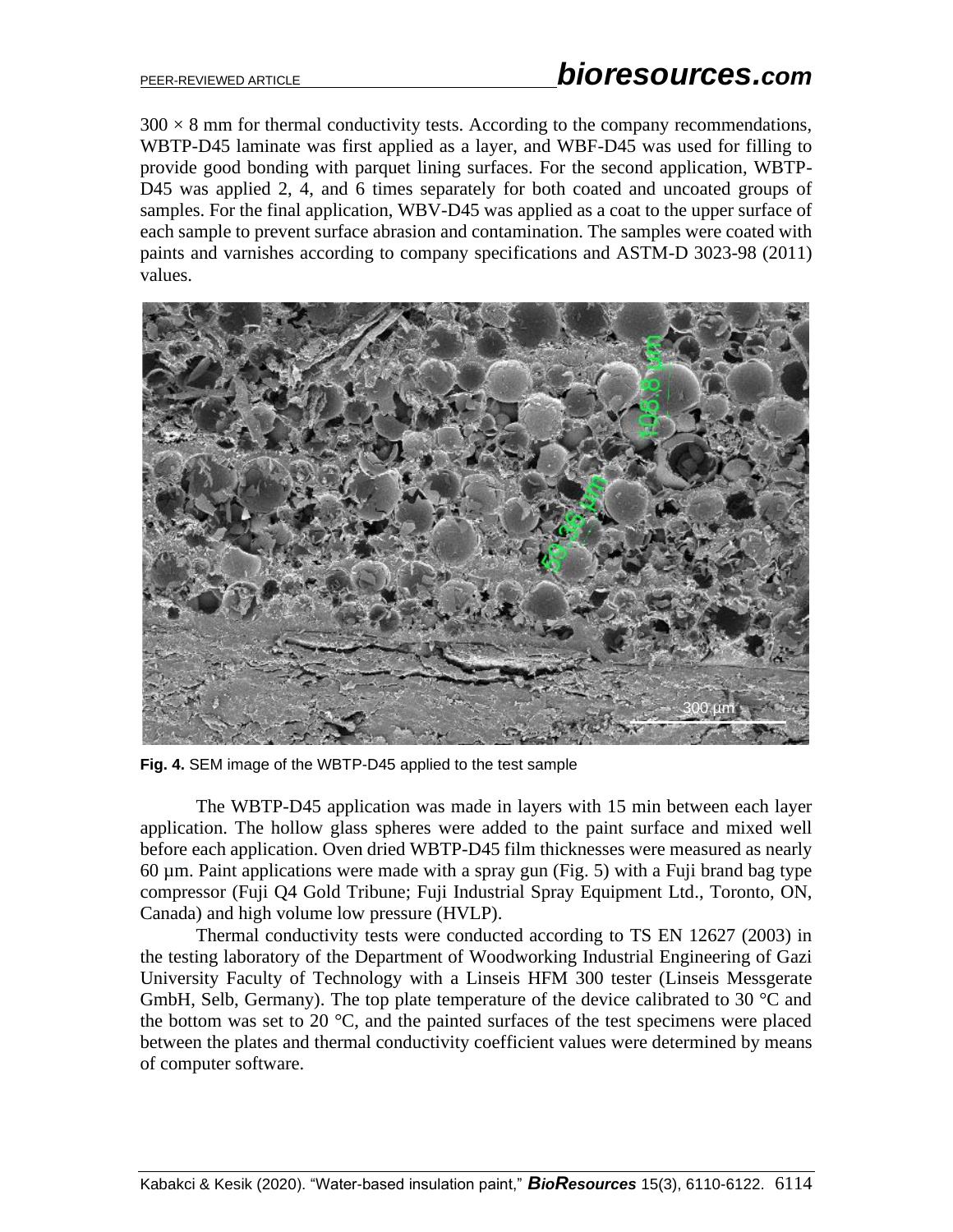

#### **Fig. 5.** Bag type compressor and spray gun with HVLP feature

For surface adhesion tests, steel cylinders with a diameter of 20 mm were glued to the painted surfaces of the test specimens with  $150 \pm 10$  g/m<sup>2</sup> double component epoxy in  $20 \pm 2$  °C media and left to dry for 24 h. Then, the steel rollers adhered to the paint layer were cut to the surface of the sample with a circular knife and tests were performed. Surface adhesion tests were conducted according to ASTM D4541-02 (2009) by a Shimadzu universal test instrument (AG-IC 20KN/50KN; Shimadzu Suzhou Instruments Wfg. Co., Ltd., Suzhou, Jiangsu, China) in the laboratory of the Department of Forest Industry Engineering of Faculty of Forestry of Kastamonu University (Kastamonu, Turkey).

#### *Evaluation of data*

Statistical evaluations and analysis of thermal conductivity and dye adhesion resistance data obtained from laminated flooring of heat-insulating paint were performed using IBM SPSS 20 package (IBM Corp., Armonk, NY, USA). While this data was taken into consideration separately, analysis of variance (ANOVA) was carried out to determine the effects of the factors of backing paper usage and the number of dye layers on laminate parquet lining surfaces; the Duncan test was applied to determine homogeneous groups according to the results of bilateral interaction.

# **RESULTS AND DISCUSSION**

## **Thermal Conductivity Coefficient (λ)**

The results of ANOVA based on the effect of availability of backing paper (ABP) and number of dye layers (PLN) on the thermal conductivity coefficient of laminate parquet lining surfaces are given in Table 2.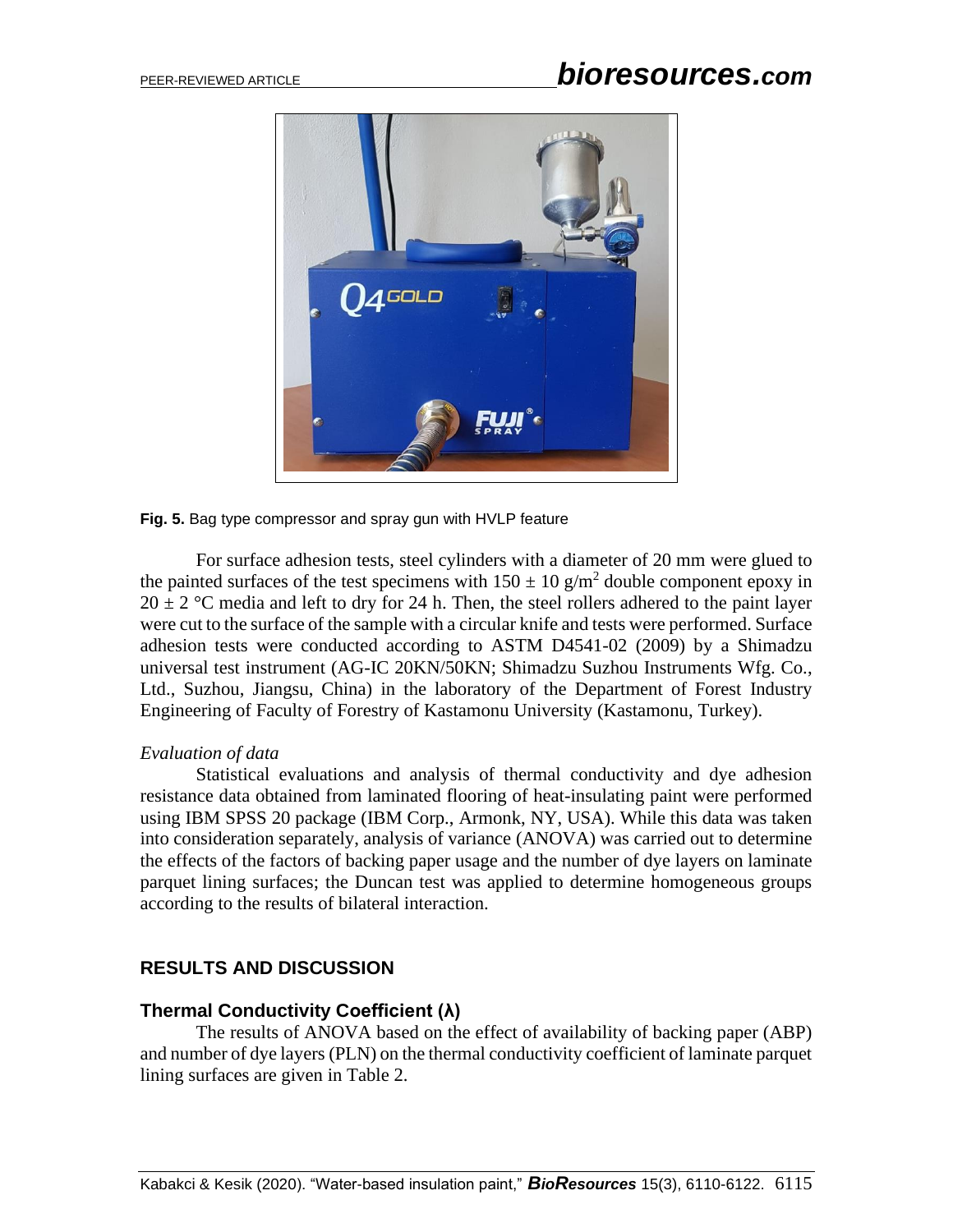**Table 2.** Results of Variance Analysis on the Effect of ABP and PLN on Thermal Conductivity and Permeability Coefficient

| Source of Variance        | Degrees of | Sum of    | Mean       | F Value | Level of     |  |
|---------------------------|------------|-----------|------------|---------|--------------|--|
|                           | Freedom    | Squares   | Square     |         | Significance |  |
| <b>ABP</b>                |            | 0.002     | 0.002      | 218.231 | $0.000*$     |  |
| <b>PLN</b>                | 3          | 0.002     | 0.001      | 108.011 | $0.000*$     |  |
| $ABP \times PLN$          | 3          | 0.0000781 | 0.000026   | 3.768   | $0.014*$     |  |
| Error                     | 72         | 0.000     | 0.00000691 |         |              |  |
| Total                     | 80         | 1.023     |            |         |              |  |
| * Important to $p < 0.05$ |            |           |            |         |              |  |

According to Table 2, adhesion resistance values of ABP, PLN, and the double interaction of the main variables were found to be statistically significant ( $p < 0.05$ ). Duncan test results, mean values and homogenous groups of the effects of ABP and PLN interactions are given in Table 3.

**Table 3.** Duncan Test Results Regarding the Effect of the Thermal Conductivity Coefficient of the ABP and PLN Binary Interaction

| <b>ABP</b>                                               | <b>PLN</b> | N  | Thermal conductivity coefficient $(\lambda)$ |    | <b>LSD</b> |  |
|----------------------------------------------------------|------------|----|----------------------------------------------|----|------------|--|
|                                                          |            |    | W/mK                                         |    |            |  |
|                                                          |            |    | Mean $(\pm$ Std. Dev.)                       | ΗG |            |  |
| With backing paper                                       | Control    | 10 | $0.115 (\pm 0.003)$                          | C  |            |  |
|                                                          | 2          | 10 | 0.111<br>$(\pm 0.001)$                       | d  |            |  |
|                                                          | 4          | 10 | $0.105 (\pm 0.003)$                          | e  |            |  |
|                                                          | 6          | 10 | $0.104 \ (\pm 0.003)$                        | e  | ± 0.003    |  |
| Without backing paper                                    | Control    | 10 | $0.126 (\pm 0.004)$                          | a  |            |  |
|                                                          | 2          | 10 | $0.120 (\pm 0.001)$                          |    |            |  |
|                                                          | 4          | 10 | $0.114 \ (\pm 0.002)$                        | С  |            |  |
|                                                          | 6          | 10 | $0.110 \ (\pm 0.002)$                        | d  |            |  |
| HG: Homogenous groups, LSD: Least significant difference |            |    |                                              |    |            |  |

According to Table 3, the highest coefficient of thermal conductivity was obtained at the control samples. The lowest thermal conductivity values were obtained in the samples covered with backing layer with the 6 layer applications. In the study conducted with QTM-500 Kyoto device by Acik and Tutus (2012), the thermal conductivity coefficient (0.246 W/mK) in the 8-mm-thick HDF samples coated with only one surface melamine resin decor paper is approximately two times (0.126 W/mK) higher than the findings of this study. This difference can be caused by measurement with different devices (QTM-500 Kyoto). In a study conducted by Chukhlanov *et al.* (2017), with hollow glass micro-spherical filler thermal insulation dyes has given the conductivity coefficient range between 0.10 to 0.18 W/mK. Also Chukhlanov *et al.* (2017) suggested at least 5 mm thickness dye thickness for adequate heat insulation. In this study, the thickness of WBTP-D45 was 360  $\mu$ m (for 6 layers), in which the thermal conductivity coefficient ranged from 0.104 to 0.110 W/mK. This is important in terms of the reliability of the WBTP-D45, so that it is not necessary to apply excess thicknesses. In addition, when the hollow glass spheres ratio is increased in the WBTP-D45 (30% micro size hollow glass spheres and 70% nano size acrylic modified polyurethane resin), the thermal conductivity coefficient is reduced. This view is supported by Dzyazko and Konstantinovsky (2014) and Wang *et al.* (2014). They indicated that when the porosity is increased in the paint, thermal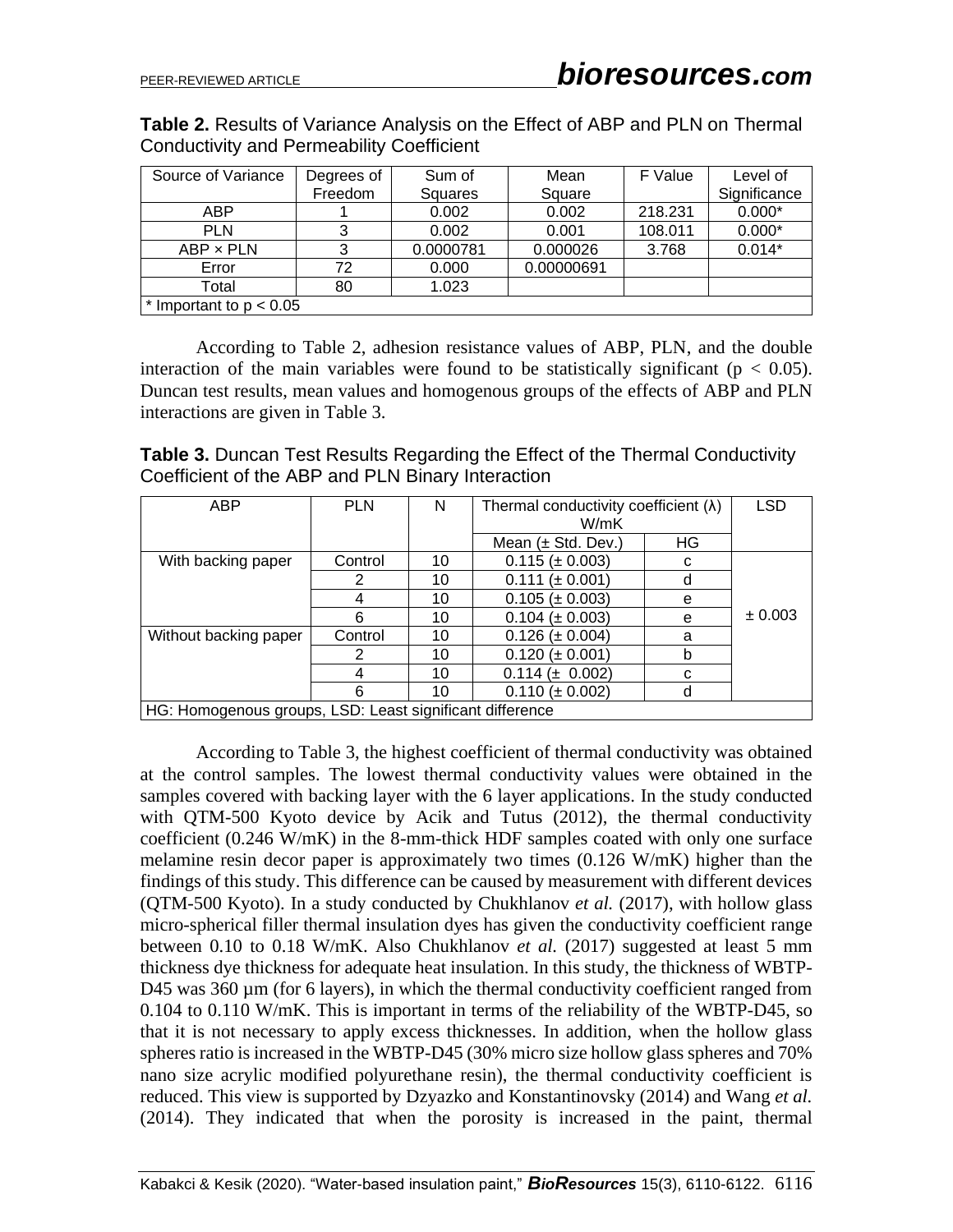performance is increased. The change in the thermal conductivity coefficient according to ABP and PLN is given in Fig. 6.



**Fig. 6.** Change of thermal conductivity coefficient in flooring specimens w/ and w/out backing paper

In general, the mean value of thermal conductivity coefficient of the test specimens covered with backing paper was significantly higher than those without backing paper (Fig. 6). In particular, the results indicated that the application of backing paper significantly affects the thermal conductivity coefficient of laminated floorings. Results showed that thermal conductivity was drastically improved with the application of backing paper. Therefore, this result indicates how important it is to use the backing paper even if the insulating paint mixture is utilized. In the literature, it is claimed that thermal conductivity coefficient values of composite materials treated with different coatings and preservatives have been changed positively (Acik and Tutus 2012; Ustaomer and Usta 2017; Sahin and Dongel 2018). This study proved to be compatible with the literature.

#### **Surface Adhesion Resistance**

The results of ANOVA based on the effect of availability of backing paper (ABP) and number of paint layers (PLN) on the adhesion resistance of laminate parquet lining surfaces are given in Table 4.

**Table 4.** Results of Variance Analysis on the Effect of Adhesion Resistance of ABP and PLN

| Source of Variance        | Degrees of | Sum of  | Mean   | F Value | Level of     |
|---------------------------|------------|---------|--------|---------|--------------|
|                           | Freedom    | Squares | Square |         | Significance |
| ABP                       |            | 10.061  | 10.061 | 152.846 | $0.000*$     |
| <b>PLN</b>                |            | 8.214   | 4.107  | 62.389  | $0.000*$     |
| ABP x PLN                 |            | 122     | 0.061  | 0.927   | 0.402        |
| Error                     | 54         | 3.555   | 0.066  |         |              |
| Total                     | 60         | 562.732 |        |         |              |
| * Important to $p < 0.05$ |            |         |        |         |              |

According to Table 4, the adhesion resistance values of the main variables ABP and PLN were statistically significant and the pair interaction was statistically insignificant  $(p < 0.05)$ . Duncan test results of adhesion resistance of ABP and PLN are given in Table 5.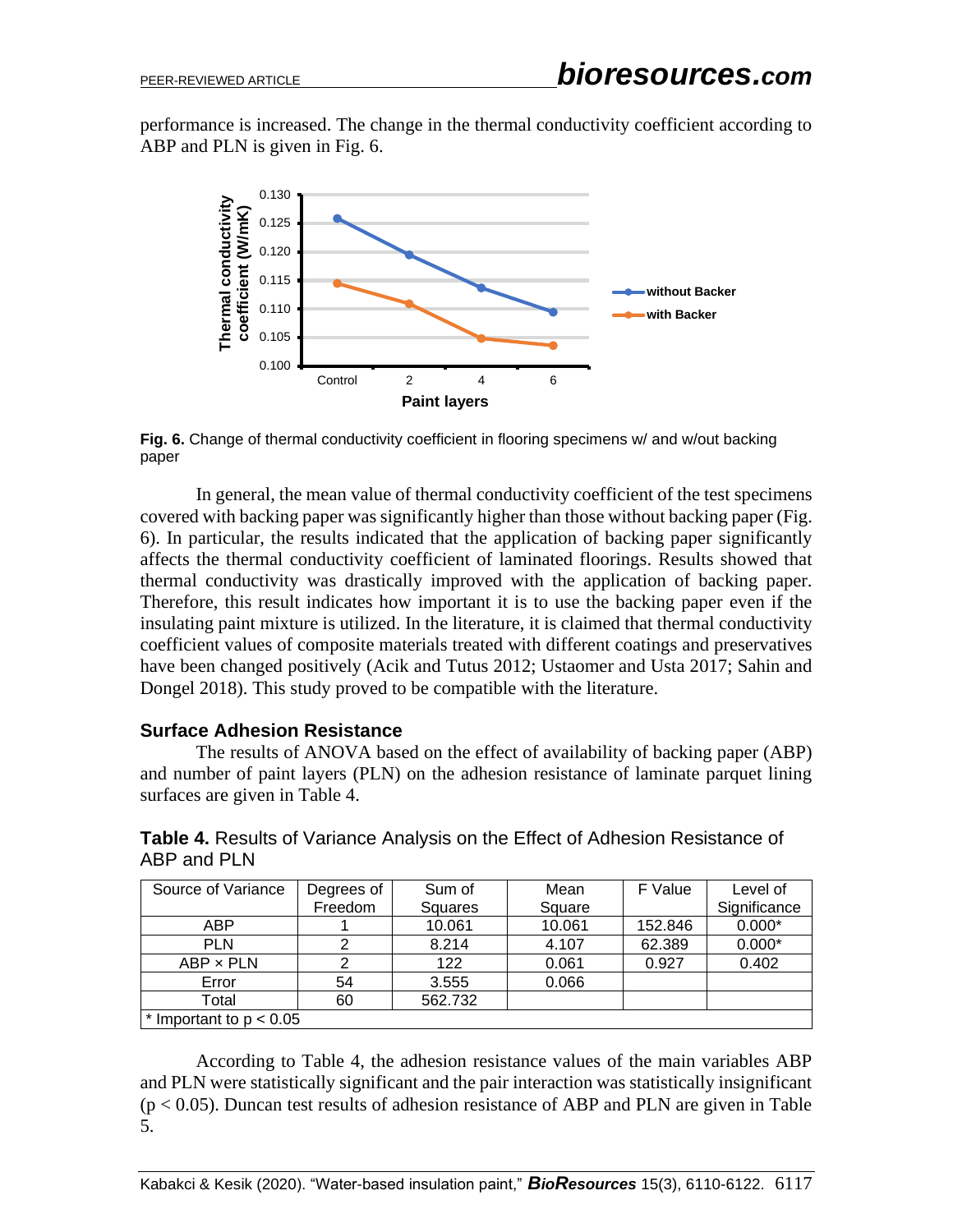| Operations                                                |                       |    | Bonding Strength (MPa) |    | <b>LSD</b> |  |
|-----------------------------------------------------------|-----------------------|----|------------------------|----|------------|--|
|                                                           |                       |    | Mean $(\pm$ Std. Dev.) | HG |            |  |
| <b>ABP</b>                                                | with backing paper    | 30 | 3.41 ( $\pm$ 0.46)     | a  | ± 0.23     |  |
|                                                           | without backing paper | 30 | $2.59 (\pm 0.45)$      | b  |            |  |
| <b>PLN</b>                                                |                       | 20 | $2.59 (\pm 0.47)$      | C  |            |  |
|                                                           |                       | 20 | $2.93 (\pm 0.51)$      | b  | $\pm 0.32$ |  |
|                                                           |                       | 20 | $3.49 (\pm 0.61)$      | а  |            |  |
| HG: Homogeneous groups, LSD: Least significant difference |                       |    |                        |    |            |  |

According to Table 5, the adhesion resistance value was determined to be high in the laminate flooring coated with balancing paper on the primer surfaces, and low in the uncoated laminate flooring for the lining surfaces. The high adhesion resistance of WBTP-D45 applied to the laminate flooring coated with balancing paper on the primer surfaces may be due to the surface quality, density, hardness of the surface of the primer, and its strong bonding with the backing paper. The adhesion resistance of WBTP-D45 was determined to be the highest in the 6 layer applications (3.49 MPa) and the lowest in the 2 layer applications (2.59 MPa). In the literature, the adhesion resistance values of the different protective layers such as paint and varnish were reported to be between 2.97 MPa and 3.73 MPa (Ozcifci and Ozpak 2008; Atar and Peker 2010; Dilik *et al.* 2015; Ozdemir *et al.* 2015; Sogutlu. *et al.* 2016; Kesik *et al.* 2017). As seen, these results support this statement as well. This compatibility can be due to the fact that the concentration of 30% hollow glass spheres in the WBTP-D45 is strongly bonded with the resin and penetrates into the depths of the wood. In particular, the ratio of glass spheres with resin to good adhesion resistance is good. This result shows that the adhesion resistance will not change with the addition of 1/3 hollow glass spheres (Aznar *et al.* 2006), depending on the increase in filler concentration (Panchenko *et al.* 2018). The change of the adhesion resistance according to ABP and PLN is given in Fig. 7.



**Fig. 7.** Change of adhesion resistance to ABP and PLN

In general, the test samples without backing paper on the primer surfaces resulted in lower adhesion strength compared to the test samples covered with the backing paper within each paint layer (Fig. 7). It is possible to claim that the effect of backing paper on adhesion resistance is important. The test samples without backing paper applied to the 6 layer paint of WBTP-45 and the test samples covered with the backing paper applied to the 2 layer paint gave values close to each other. The adhesion strength values in the samples with backing paper on the 2-layer painted laminated parquet were close to the one without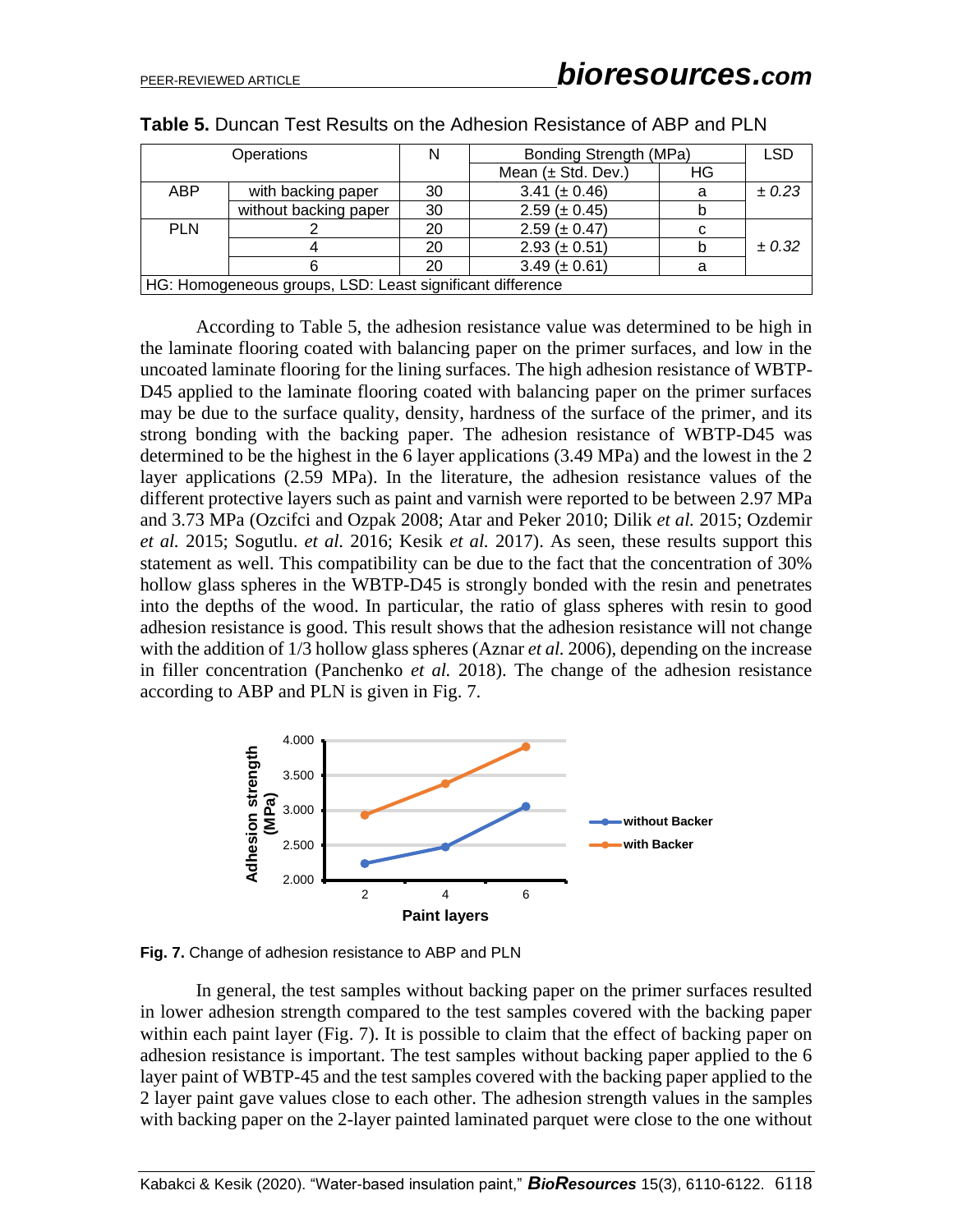backing paper on the 6-layer painted laminated parquet. Therefore, it could be deduced that there is no need to use paint layers on the laminated parquet because the backing paper with two layers is enough to cover the rest.

# **CONCLUSIONS**

- 1. Water-based insulation paint applied to the primer surfaces of laminate flooring produced with backing paper demonstrated a positive difference and it will increase the thermal insulation properties.
- 2. WBTP-D45 showed positive effects on the thermal conductivity coefficients of the laminate floorings. Depending on the insulation requirements, the extra glass bead addition and up to 750 micron thickness in WBNTP-D45 applications could be tried in new studies. It is understood from this study that WBNTP-D45 applications contribute to the thermal insulation of primer surfaces of laminated flooring in the sector with different methods.
- 3. Water-based insulation paint adhesion values were higher in the samples covered with the backing paper on the primer surfaces of laminate flooring. The application of WBTP-D45 at least 6 times (average 360 micrometer) on the primers of laminated flooring may be beneficial.
- 4. WBTP-D45 applications has not been seen effective against warping of the samples when used instead of backing paper.
- 5. If it is desired to have higher adhesion values on laminate floorings, it may be beneficial to perform transparent varnish applications on a WBTP-D45 at each layer.
- 6. Depending on the insulation and adhesion requirements, different WBTP-D45 dosages and different ratios of the hollow glass spheres in the covering agents should be recommended for further studies.

# **ACKNOWLEDGMENTS**

This study is produced from a master's thesis (Kabakci 2018). The Hardness, Adhesion and Thermal Insulation Properties of Water-Based Paint Applied as a Wood Layering Coating MSc. Thesis, Kastamonu University) supervised by Dr. Haci Ismail Kesik. We thank Kimetsan and SFC companies for their material support.

# **REFERENCES CITED**

- Acik, C., and Tutus, A. (2012). "Effects of various synthetic surface coatings on thermal conductivity of fiberboard," *Düzce University Journal of Forestry* 8(2), 1-8.
- As, N. (1998). "From the temple of the Hebrew King Salamon to our halls," *Parquet, Floor, Floor Covering Industry Magazine* (1), 1-4.
- ASTM D3023 (2011). "Standard practice for determination of resistance of factory applied coatings on wood products to stains and reagents," ASTM International, West Conshohocken, PA, USA.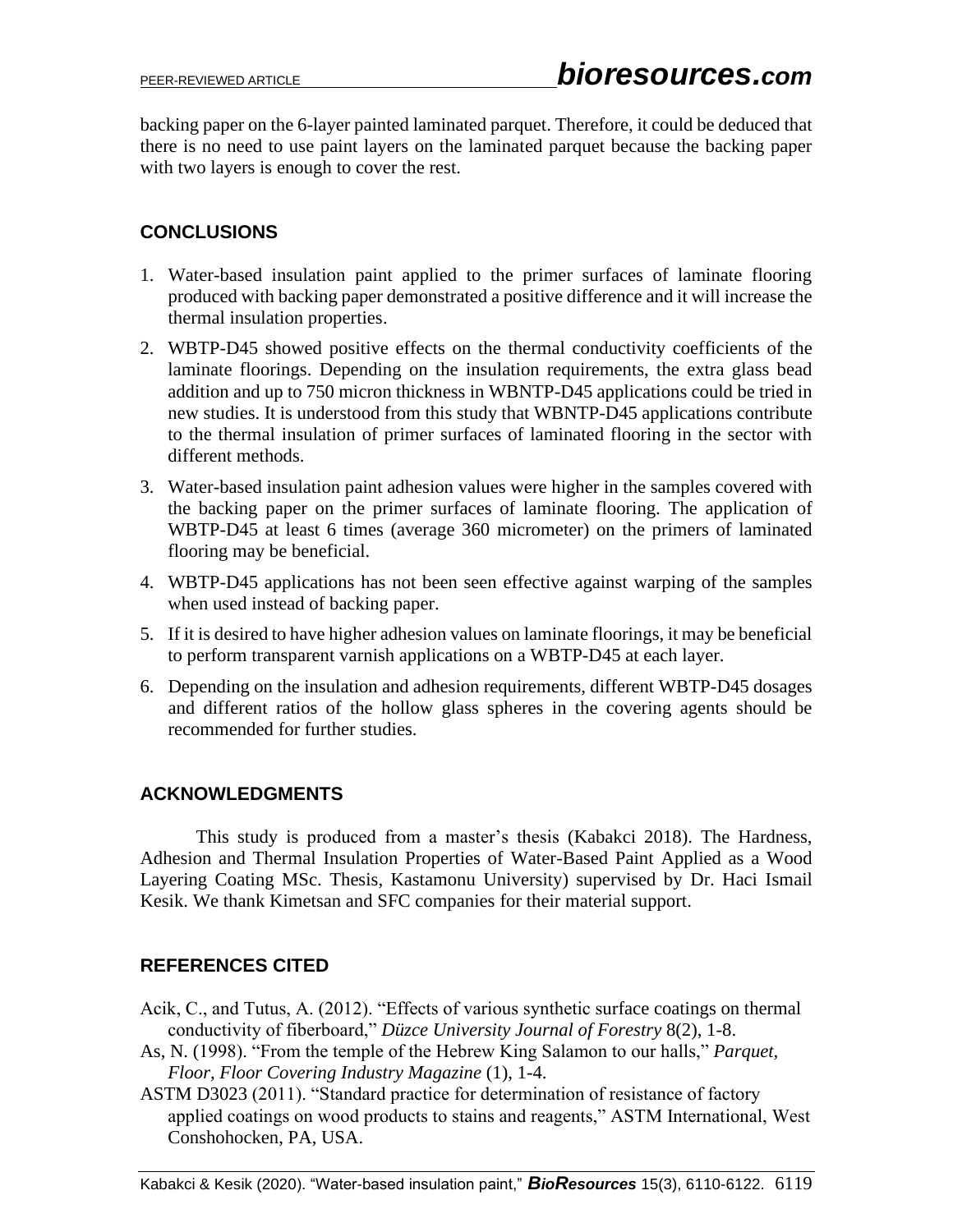- ASTM D4541-17 (2009). "Standard test method for pull-of strength of coatings using portable adhesion testers," ASTM International, West Conshohocken, PA, USA.
- Atar, M., and Peker, H. (2010). "Effects of impregnation with boron compounds on the surface adhesion strength of varnishes used woods," *African Journal of Environmental Science and Technology* 4(9), 603-609. DOI: 10.5897/AJEST10.105

Aznar, A. C., Pardini, O. R., and Amalvy, J. I. (2006). "Glossy topcoat exterior paint formulations using water-based polyurethane/acrylic hybrid binders," *Progress in Organic Coatings* 55, 43-49. DOI: 10.1016/j.porgcoat.2005.11.001

Bozsaky, D. (2017). "Thermodynamic tests with nano-ceramic thermal insulation coating," *Pollack Periodica* 12(1), 135-145. DOI: 10.1556/606.2017.12.1.11

Bozsaky, D. (2018). "Series of experiments with thermal insulation coatings consisted of vacuum-hollow nano-ceramic microspheres," *Acta Technica Jaurinensis* 11(1), 17- 33. DOI: 10.14513/actatechjaur.v11.n1.447

Budakci, M., and Sonmez, A. (2010). "Determining adhesion strength of some wood varnishes on different wood surfaces," *Journal of the Faculty of Engineering and Architecture of Gazi University* 25(1), 111-118.

- Chukhlanov, V. Y., Trifonova, T. A., Selivanov, O. G., Ilinа, M. E., and Chukhlanova, N. V. (2017). "Thin-film coatings based on hollow inorganic microsheres and polyacrylic binder," *International Journal of Applied Engineering Research* 12(7), 1194-1199. DOI: 10.37622/000000
- Dilik, T., Erdinler, S., Hazır, E., Koç, H., and Hiziroglu, S. (2015). "Adhesion strength of wood based composites coated with cellulosic and polyurethane paints," *Hindawi Publishing Corporation Advances in Materials Science and Engineering* 2015, Article ID 745675. [DOI: 10.1155/2015/745675](http://dx.doi.org/10.1155/2015/745675)
- Dongguang, W., Rajesh, D., and Robert, P. (2002). "Mixing and characterization of nanosized powders: An assessment of different techniques," *Journal of Nanoparticle Research* 4, 21-41. DOI: 10.1023/A:1020184524538
- Dongel, N., Kureli, I., and Sogutlu, C. (2008). "The effect of dry heat for the colour and gloss changes on the wood and wood based floor covering materials," *Journal of Politechnic* 11(3), 255-263.
- Dzyazko, Y. S., and Konstantinovsky, B. Y. (2014). "Thermal insulating materials," in: *Structural Properties of Porous Materials and Powders Used in Different Fields of Science and Technology*, Springer-Verlag, London, UK, pp. 103-128. DOI: 10.1007/978-1-4471-6377-0.
- Kabakcı, A. (2018). *The Hardness, Adhesion and Thermal Insulation Properties of Water-Based Paint Applied as a Wood Layering Coating* (MSc. Thesis, Kastamonu University).
- Kaymakcı, A., Ayrılmış, N., and Akbulut, T. (2014). "An ecological approach to facade cladding: Wood polymer composites," in: *7 th National Roofing & Facade Symposium*, Yildiz Technical University, Istanbul, Turkey, pp. 67-73.
- Kesik, H. I., Ozkan, O. E., and Oncel, M. (2017). "Characteristics of a protective layer on oil heat-treated scots pine and fir wood," *BioResources* 12(2), 3067-3075. DOI: 10.15376/biores.12.2.3067-3075
- Kimetsan (2018). *Technical Brochure: Water Based Nano Insulation Coating*, Kimetsan, Ankara, Turkey.
- Lan, W., Kexing, F., Liang, Y., and Botao, W. (2014). "The application of ceramic coatings in petroleum chemical and building industries," in: *Proceedings of the*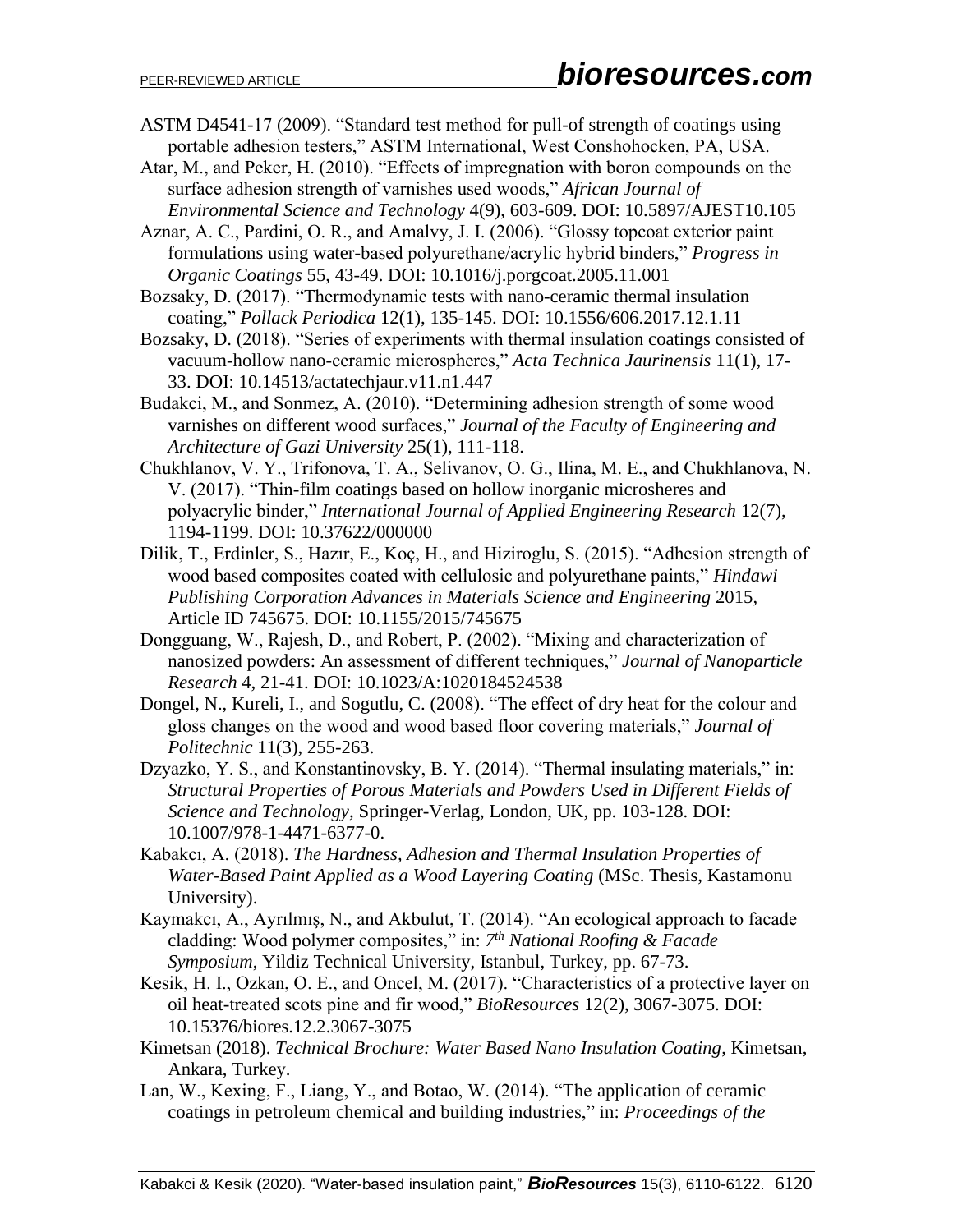*International Conference on Material and Environmental Engineering* (ICMAEE 2014), Tianjin University, Atlantis Press, Tianjin, China, pp. 146-149.

- Nemli, G., and Kalaycioglu, H. (2002). "Effects of surface coating materials on the thermal conductivity and combustion properties of particleboard," *Turkish Journal of Agriculture and Forestry* 26(3), 155-160.
- Oncel, M., Vurdu, H., Kaymakci, A., Ozkan, O. E., and Aydogan, H. (2019). "Coating performances of crimean juniper (*Juniperus excelsa* M. BIEB.) wood," *Cerne* 25(1), 36-43. DOI: 10.1590/01047760201825012599
- Ozcifci, A., and Ozpak, A. S. (2008). "Impacts of impregnation solutions on the adhesion strength of outer usage varnish coatings," *Construction and Building Materials* 22(4), 513-520. DOI: 10.1016/j.conbuildmat.2006.11.009
- Ozdemir, T., Hiziroglu, S., and Kocapinar, M. (2015). "Adhesion strength of cellulosic varnish coated wood species as function of their surface roughness," *Hindawi Publishing Corporation Advances in Materials Science and Engineering* 2015, 1-5. [DOI: 10.1155/2015/525496](http://dx.doi.org/10.1155/2015/525496)
- Panchenko, J., Akulova, M., and Panchenko, D. (2018). "Thermal insulation coating based on waterbased polymer dispersion," *MATEC Web of Conferences* 143, 1-5. [DOI:](https://www.matecconferences.org/articles/matecconf/pdf/2018/02matecconf_yssip%202017_02007.pdf) 10.1051/matecconf/201814302007
- Posmyk, A. (2016). "Composite coatings with ceramic microspheres as ınsulating materials for transport means," *Polish Society of Composite Materials* 16(4), 212- 217.
- Sahin, H., and Dongel, N. (2018). "Determination of thermal conductivity properties of some wood and wood-based panels," in: *5 th International Furniture Congress: Proceedings Book, Eskisehir Technical University Library and Documentation Center, Faculty of Architecture and Design Publication No: 1*, Eskisehir, Turkey, pp. 266-274.
- Sahin Kol, H., Uysal, B., Kurt, S., and Ozcan, C. (2010). "Thermal conductivity of oak impregnated with some chemicals and finished," *BioResources* 5(2), 545-555. DOI: 10.15376/biores.5.2.545-555
- Sogutlu, C., Nzokou, P., Koc, I., Tutgun, R., and Dongel, N. (2016). "The effects of surface roughness on varnish adhesion strength of wood materials," *Journal of Coatings Technology and Research* 13(5), 863-870. DOI:10.1007/s11998-016-9805-5
- Oztin, C. (2010), *Technical Report 1* (Technical Report No: 2010.03.04.189), METU Department of Chemical Engineering, Ankara, Turkey.
- Oztin, C. (2014), *Technical Report 2* (Technical Report No: 2014.03.04.795), METU Department of Chemical Engineering, Ankara, Turkey.
- TS 2471 (2005). "Wood, determination of moisture content for physical and mechanical tests," Turkish Standards Institute, Ankara, Turkey.
- TS EN 323 (1999). "Wood-based panels determination of density," Turkish Standards Institute, Ankara, Turkey.
- TS EN 12627 (2003). "Thermal performance of building materials and products Determination of thermal resistance by means of guarded hot plate and heat flow meter methods – Products of high and medium thermal resistance," Turkish Standards Institute*,* Ankara, Turkey.
- Ustaomer, D., and Usta, M. (2017). "Thermal conductivity of medium density fiberboard (MDF) manufactured using some chemicals," *Kastamonu University of Faculty of Forestry Journal* 17(4), 603-607. DOI: 10.17475/kastorman.369066